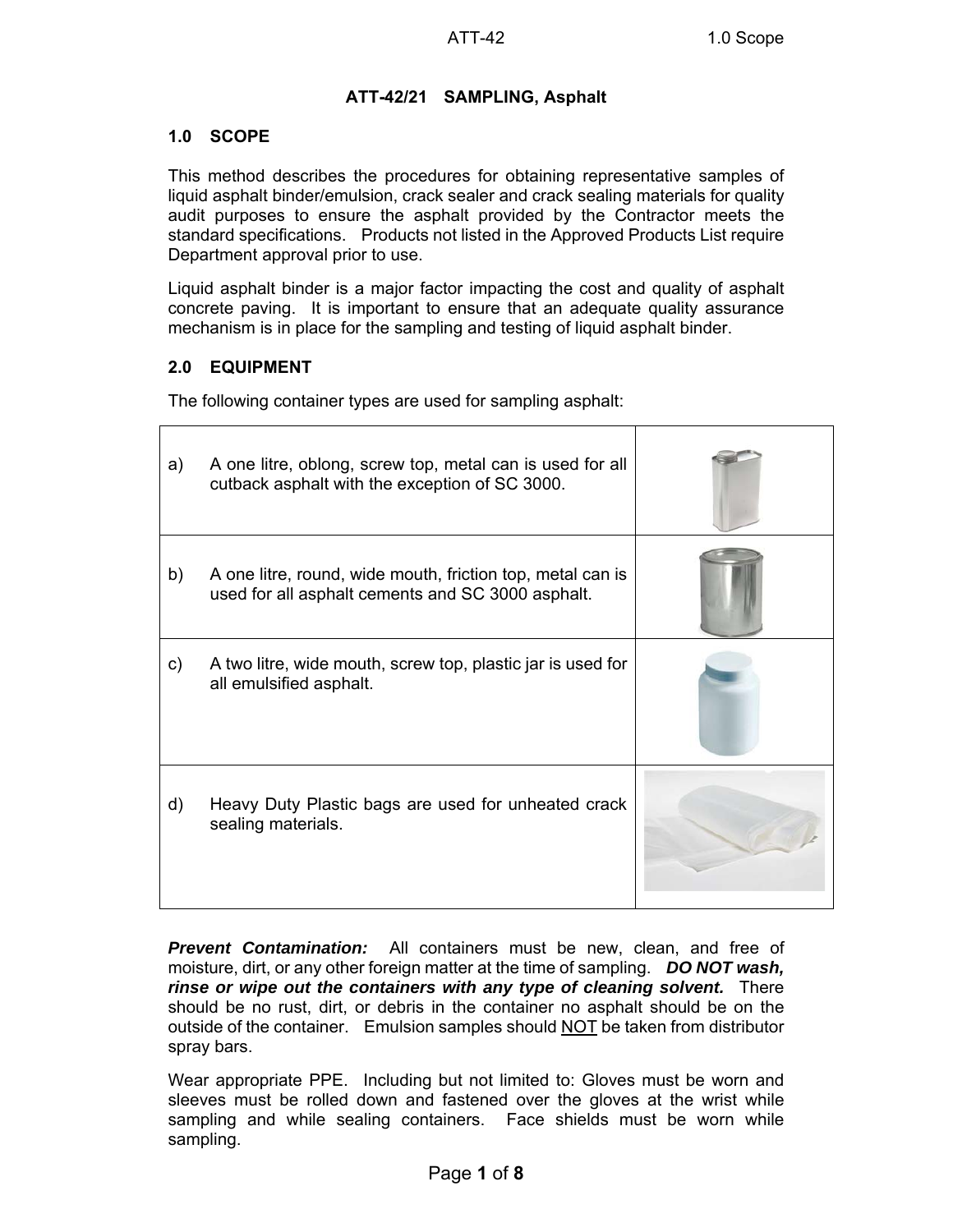#### **3.0 PROCEDURE**

#### **3.1 General**

*Importance of proper sampling:* Sampling is equally as important as the testing, and every precaution must be taken to obtain samples that demonstrate the true nature and condition of the materials they represent. To be meaningful, a sample of asphalt must be representative of the material being tested.

All samples must be obtained by a person experienced with procedures for sampling and handling liquid asphalt binder. This person shall be responsible for following proper sampling procedure, so as to avoid the procurement of non-representative samples or related safety issues.

Some samples have low flash points, high penetrations, low viscosities and erratic distillation test results. All of these are typical of solvent-type contamination. For example, experiments indicate that 0.1% diesel oil in asphalt cement (only one litre of fuel oil in 1000 litres of asphalt) may lower the flash point by as much as 17" C (Pensky-Martens flash point test), and increase the penetration by up to 10 points.

#### **3.2 Sample Size and Frequency**

The required size of each sample is:

- 2 x 1 litre containers for asphalt cement samples.
	- *One for initial testing, and one as a backup in case of an appeal.*
- 1 litre container for cutback asphalt samples
- 2 litres for emulsified asphalts.
- 5 kg for unheated crack sealants.

*The Contractor shall deliver all quality assurance samples to the Consultant on the day they were sampled*. *The Consultant will then forward the samples to the Departments designated quality assurance laboratory* for testing and will accept, penalize, or reject asphalt material based on the test results. The Sampling and Testing Frequency is outlined in the Alberta Transportation, Standard Specification for Highway Construction, Specification 5.7, Supply of Asphalt, Sampling Frequency for Quality Assurance.

When a liquid Anti-stripping agent is to be incorporated into the binder, samples of binder are to be taken after the anti-stripping agent has been added to the asphalt. Liquid anti-strip can be blended to the asphalt at the refinery prior to shipping to the asphalt plant, or added to the virgin asphalt cement at the mixing plant. The additive shall be introduced through a separate, calibrated pumping and metering system electronically interlocked with the operating controls of the mixing plant. The Contractor shall have a procedure in-place enabling the safe sampling of treated asphalt including, where practicable, and in-line valve and sampling system.

#### **3.3 Sample Location**

Asphalt samples may be obtained from an in-line sampling valve, as shown in Figure 1, or from a tanker mounted sampling valve, as shown in Figure 2.

Samples from an in-line sampling valve must be taken during the unloading operation. Take the sample after approximately half of the product has been unloaded and the unloading pump is turned off.

Samples from a tanker mounted sampling valve must be taken prior to, or at the beginning of the unloading operation. *At no time shall samples be taken at the end of the unloading operation, or from the discharge valve, or from the unloading hose.*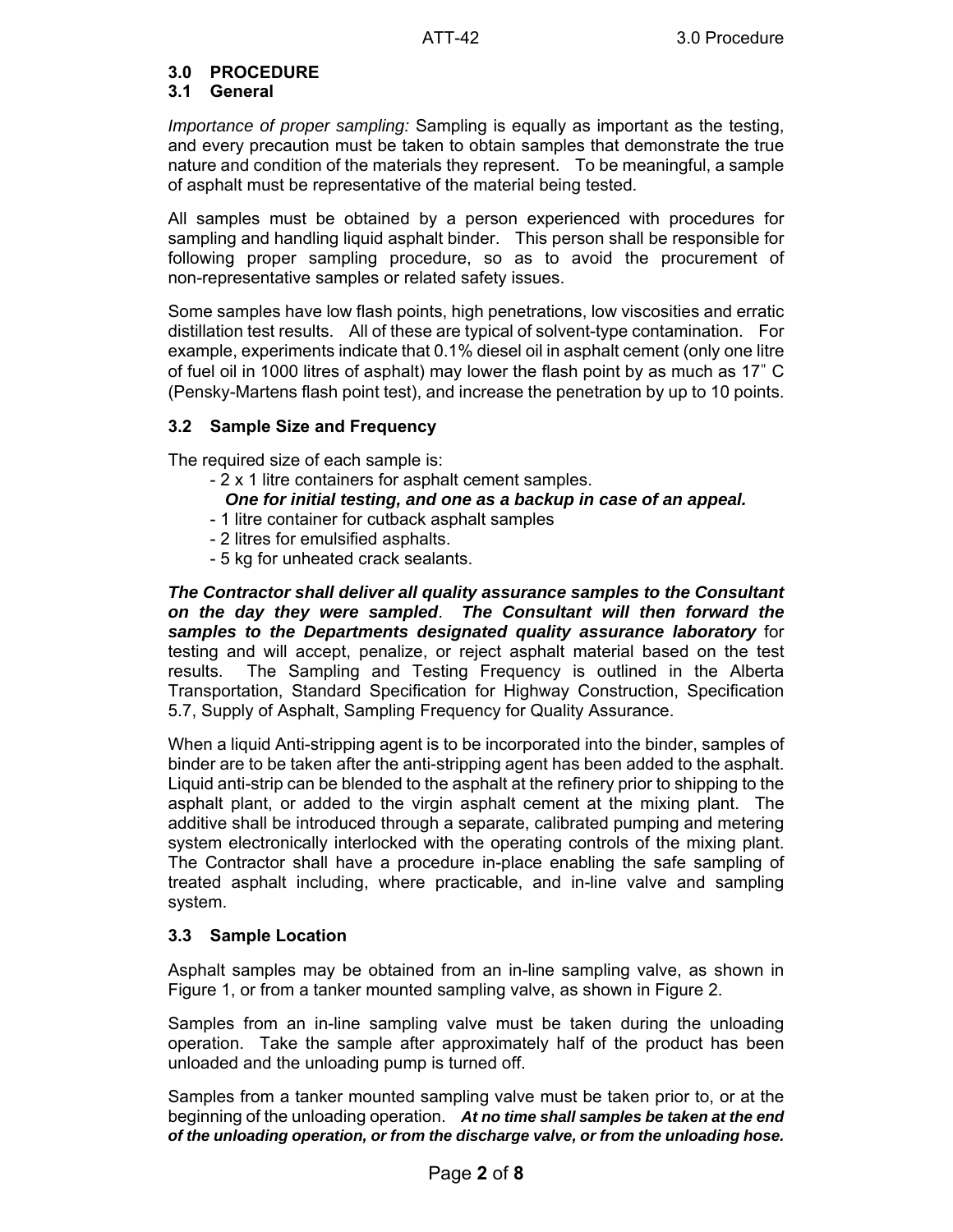

# **IN-LINE SAMPLING VALVE**

The sampling pipe shall be not more than one eighth the diameter of the pipe and its opening should be turned to face the flow of the liquid. This pipe shall be provided with a valve or plug cock and shall discharge into a sample receiver.

## *TANKER MOUNTED SAMPLING VALVE*

*The sampling valve shall be mounted in the lower half of the rear bulk head, at least 300 mm from the shell. The valve control and the outlet shall be located so as to permit safe and convenient operation and sample gathering.* 

*The inlet to the sampling valve assembly shall be at least 150 mm from the internal surfaces, and at least 300 mm from heating surfaces. The inlet shall be tipped downward at 20<sup>o</sup> to permit ready drainage when the asphalt level is below the level of the inlet.* 

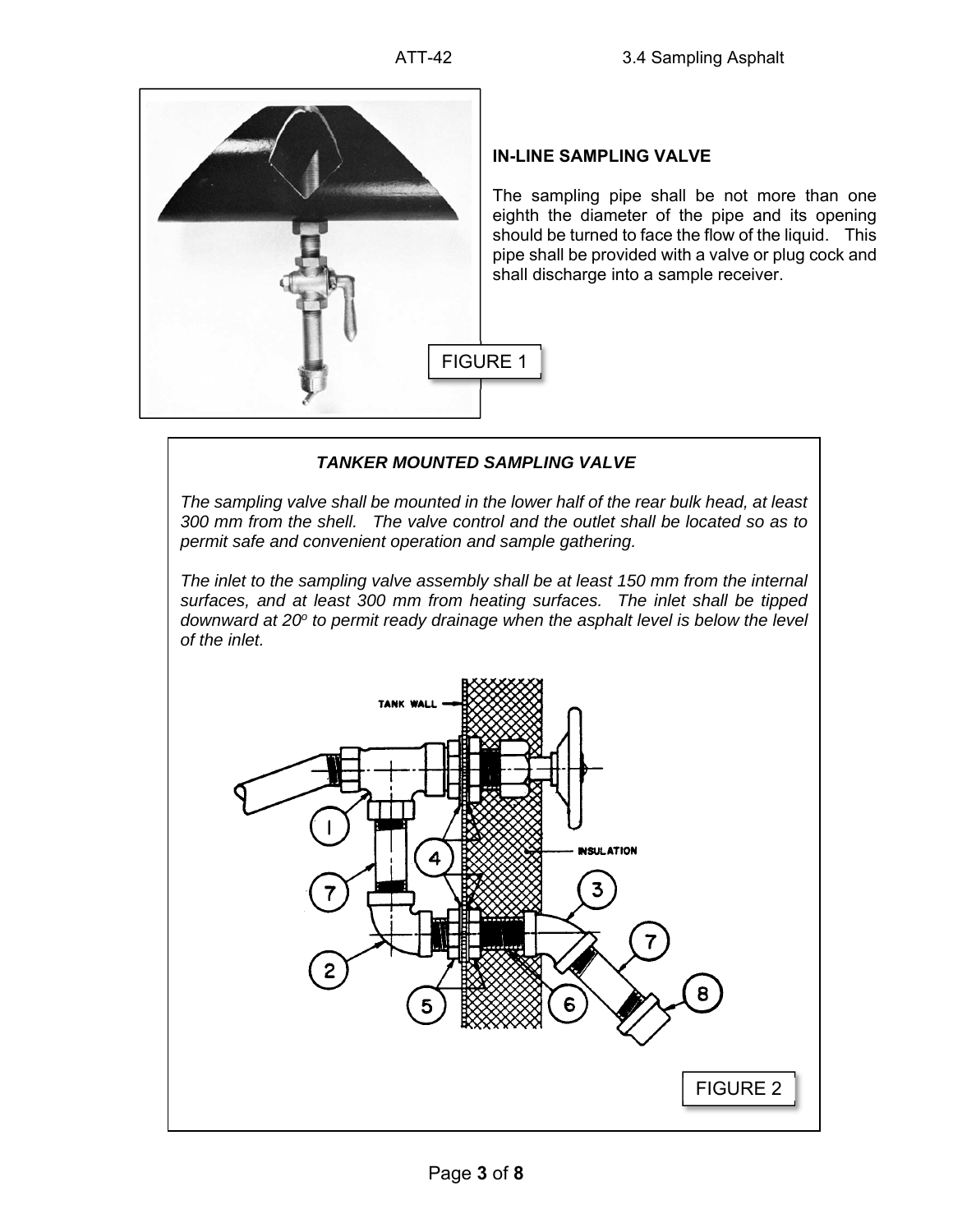#### **3.4 Sampling Asphalt Using the Sampling Valve**

Notify the truck operator or contractor before obtaining the asphalt sample. If the tanker mounted or in-line sampling valve is plugged, it is the responsibility of the truck driver to unplug the valve.

Wear appropriate PPE while obtaining the asphalt sample.

Obtain a representative sample of asphalt as follows:

- 1. Ensure the sample container is clean and free of water.
- 2. Ensure the valve is closed.
- 3. Unscrew the metal cap at the end of the spout.
- 4. Make sure the opening in the spout is not plugged with solidified asphalt.
- 5. Stand away and upwind from the sampling valve and open the valve.
- 6. Bleed off about four litres of asphalt into a container to clean out the line then close the valve.
- 7. Wrap a sheet of paper around the sample container, covering it entirely. This will help keep the exterior of the container clean while sampling.
- 8. Hold the sample container under the opening. Tongs or some other device should be used to hold the container while the sample is being taken.
- 9. Open the valve very slowly, so that the asphalt stream is slow and steady.
- 10. Fill the oblong cans with cutback asphalt to within 10 mm of the top. Fill the round cans with asphalt cement, and the wide-mouth plastic jugs with emulsified asphalt to within 20 mm of the top.
- 11. Shut off the valve, remove the container and allow the asphalt remaining in the spout to drip into a container or onto a piece of paper.
- 12. If sampling cutback or emulsified asphalt, screw the top on immediately after sampling, to prevent evaporation. If sampling asphalt cements, **loosely** place the lid on the container immediately after sampling until the contents cool so that contraction of the asphalt will not collapse the container, and to prevent contamination.
- 13. When the asphalt stops dripping, wipe the spout clean and replace the cap.
- 14. Once the asphalt cement sample has cooled, tightly seal the friction top container.
- 15. There are sampling systems such as the Maxam Safe-Sampler which is an in-line capture which features an enclosed sampling system to dispense the asphalt into quart or gallon containers without exposing workers to hot liquid.

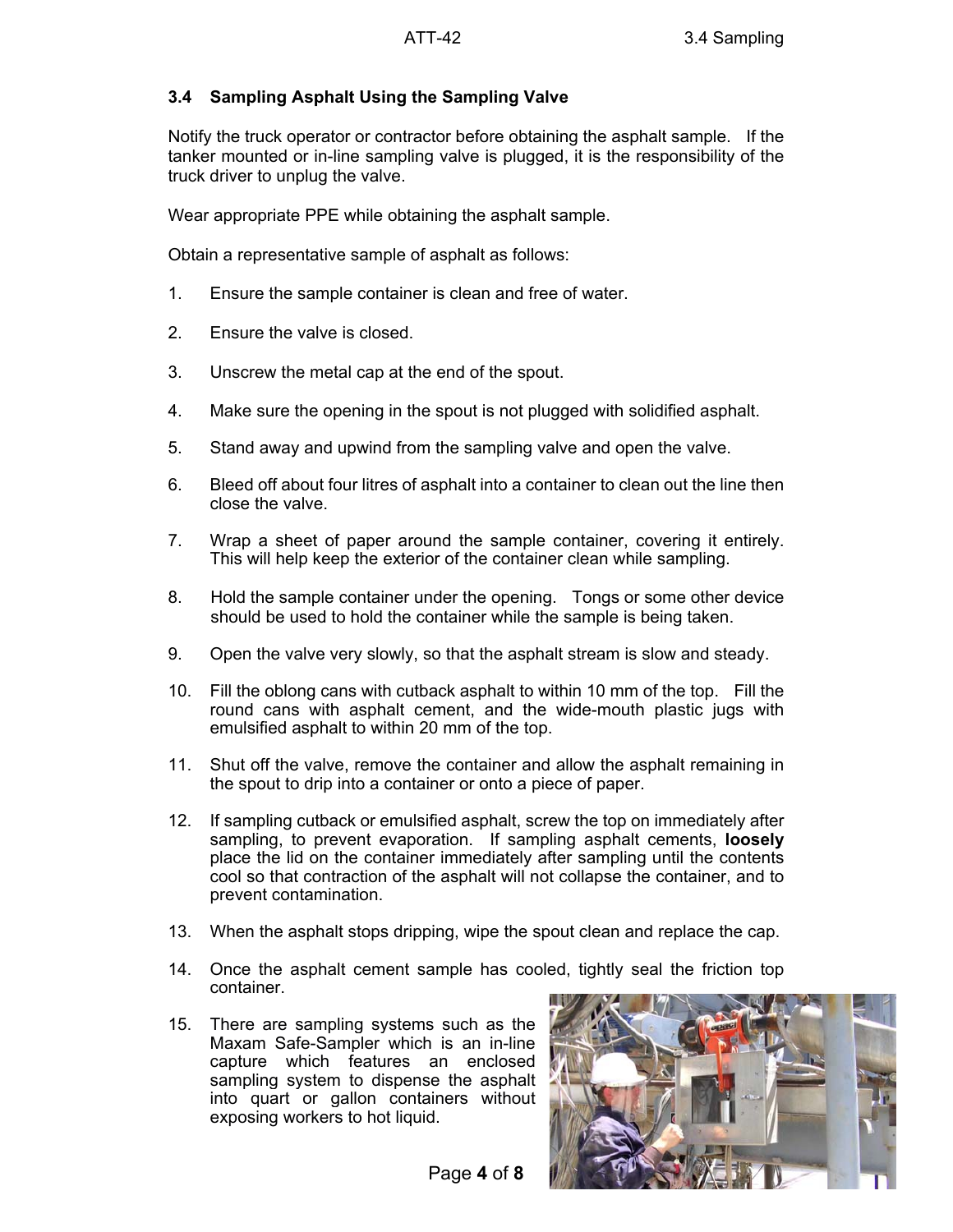## **3.5 Safety**

Observe the following safety precautions when sampling asphalt:

- 1. Wear the appropriate PPE (including hard hat, gloves and a full face shield).
- 2. Pull down and fasten the shirt sleeves on the coveralls over the top of each glove.
- 3. **Do not smoke** when near the delivery truck tank or asphalt storage tank.
- 4. If possible, stand above and away from the sampling valve, to the upwind side. Avoid breathing any fumes, mists and/or vapors.
- 5. Open the sampling valve very slowly, so that the asphalt stream is slow and steady, preventing splashing and spillage.
- 6. Keep cool clean water near the sampling site, in case of an accidental asphalt spill.
- 7. The sampler should be aware of the Workplace Hazardous Materials Information System (WHMIS) and Dangerous Goods regulations for handling and shipping of these asphalt materials.

#### **3.6 Treatment of Asphalt Burns**

Should hot asphalt cement contact your skin:

- 1. Cool the affected area immediately. Methods of Cooling (in order of preference):
	- a. Completely submerge affected area in ice water.
	- b. Completely submerge affected area in tap water.
	- c. Place affected area under running water.

# *DO NOT DELAY*

# *CAUTION: DO NOT apply ice directly to affected area.*

- 2. **DO NOT REMOVE** the asphalt adhering to the skin as it will fall off after a week of healing. Since the asphalt is very hot, the burn will be sterile.
- 3. For **minor asphalt burns**: Once the area has been cooled, seek medical aid. Includes: Injury to small areas of fairly insensitive flesh;

Injury involving a small quantity of asphalt cement.

#### For **serious asphalt burns**:

As soon as possible, get the victim to a hospital, clinic, or physician's office. Includes: Injury to head, face, or extremities;

Injury when large amounts of asphalt cement are involved; Evidence of nausea or faintness.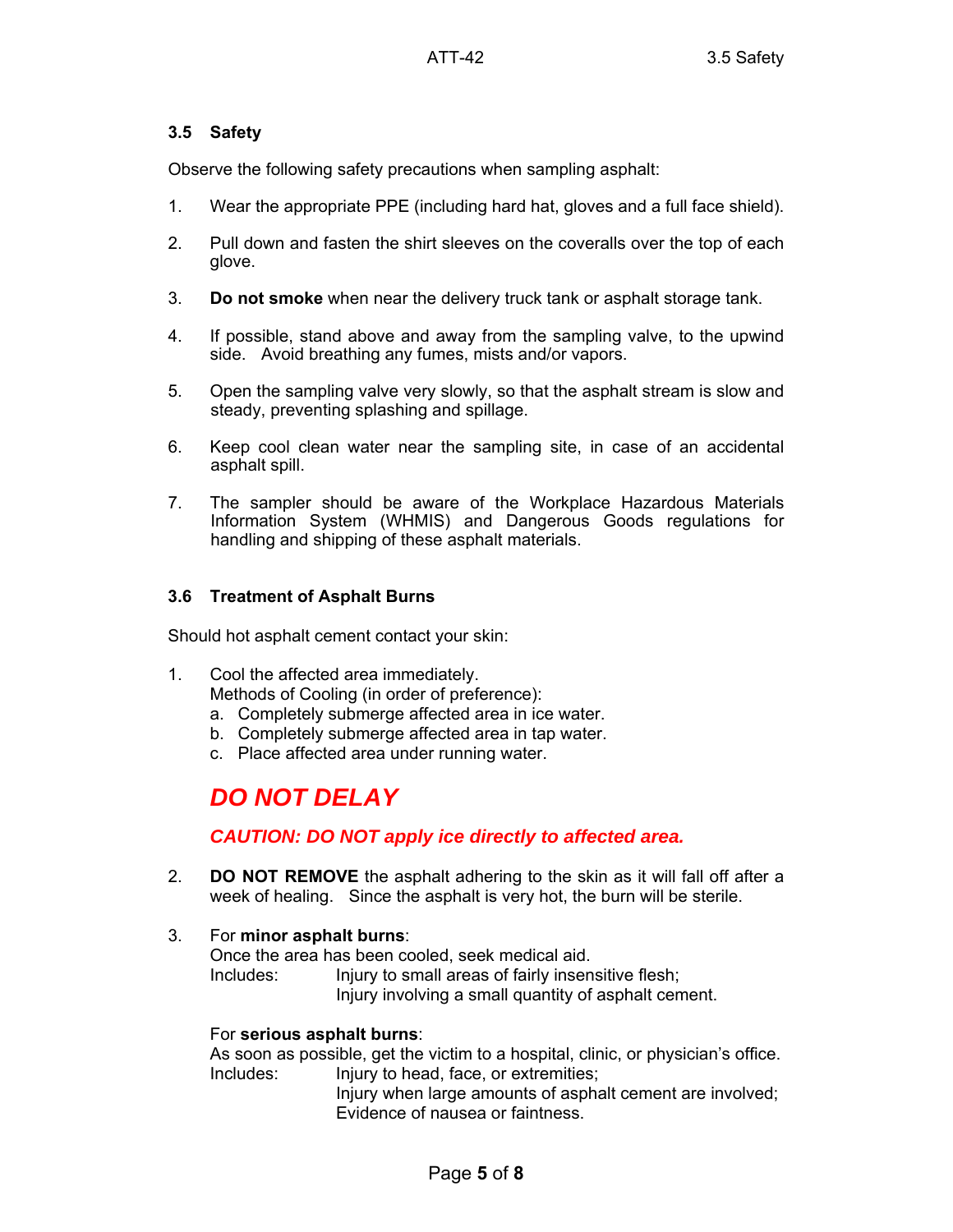#### **3.7 Sample Identification and Shipping**

- 1. The sample container shall not be overfilled. Ideally allow for 12-15 mm free space on top of the liquid asphalt binder in the sample container.
- *2.* Friction lids shall be placed loosely on the sample container until the sample has cooled to room temperature. At this point the lids can then be firmly tapped in place. *If the lid is sealed immediately after sampling the hot liquid, the can may collapse due to a decrease in pressure inside the can during the cooling process.*
- 3. Prior to shipping, ensure that the lid of the asphalt sample container is secure and protected from damage during shipment. If the lid comes off during transport, the laboratory will not be able to test it. Duct tape can be used around the plastic container lid to ensure the container lid doesn't leak or come off.
- 4. If required and while the sample is hot, use a dry clean cloth or paper towel to clean the outside of the container. *Never submerge the container in solvent and never use a solvent soaked rag to clean the container.*
- 5. *Complete the Asphalt Sample Identification form,* with *ALL* the following information, and attach it to the side of the container. *DO NOT* attach the form to the lid.
- **6. All samples are to be shipped on a weekly basis.** *(Except emulsions which must be shipped within 3 days of sampling).*

| (berta <b>r</b><br>Transportation |                      | <b>ASPHALT SAMPLE IDENTIFICATION</b> |                     |                        |                           |                   |                       |
|-----------------------------------|----------------------|--------------------------------------|---------------------|------------------------|---------------------------|-------------------|-----------------------|
|                                   |                      |                                      |                     |                        |                           |                   |                       |
| <b>PROJECT</b>                    | <b>FROM</b>          | <b>TO</b>                            | <b>CONTRACT NO.</b> | <b>PROJECT MANAGER</b> | <b>CONTRACTOR</b>         | <b>SAMPLED BY</b> | <b>DATE SAMPLED</b>   |
|                                   |                      |                                      |                     |                        |                           |                   |                       |
|                                   |                      |                                      |                     |                        |                           |                   |                       |
| <b>ASPHALT SUPPLIER</b>           | <b>REFINERY LOC.</b> | ASP. TYPE                            | <b>BATCH NO.</b>    | <b>TRUCK NO.</b>       | <b>BILL OF LADING NO.</b> | <b>SAMPLE NO.</b> | <b>DATE SUBMITTED</b> |
|                                   |                      |                                      |                     |                        |                           |                   |                       |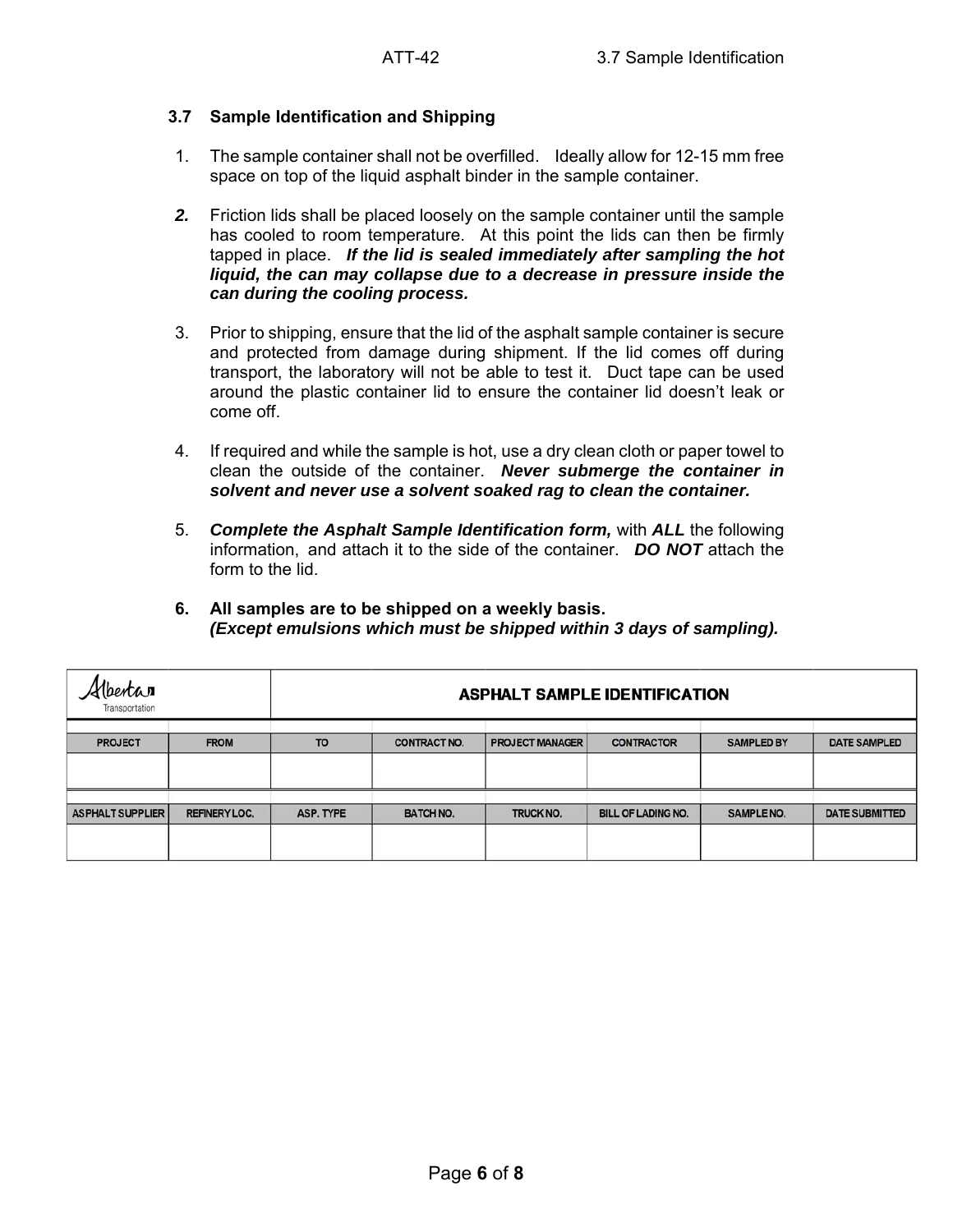## **3.8 Sampling Cold Pour Emulsified Crack Filler**

Products not listed as proven in the AT Products List require Department approval prior to use.

The Consultant will obtain a sample of crack sealant material for each Lot. Obtain the sample as follows:

- 1. Ensure that the drums are well mixed with a drill and mixing paddle.
- 2 Pump the material from one of the mixed drums into a distributor tank.
- 3. When the drum is about half empty, stop pumping into the distributor tank and pump some of the material into a 2 litre emulsion container.
- 4. When the container is full, securely tighten the lid.
- 5. Complete a Crackfiller Sample Identification form and attach it to the container, or mark the container with the following information:
	- Name and address of the supplier -Type of material
	- Batch number(s) and the set of the Batch number of the set of the set of the set of the set of the set of the set of the set of the set of the set of the set of the set of the set of the set of the set of the set of the
	- Delivery slip number Sample location
- **3.9 Sampling Crack Sealer**

The Contractor shall obtain and submit to the Consultant two representative samples of crack sealant material for each Lot of production, or as defined in the AT Standard Specifications for Highway Construction. A Lot is defined as a day's production of at least 5 km of roadway. Obtain the sample as follows:

- 1. For each lot, randomly select a block or a drum of the delivered crack sealer.
- 2. Insert a plastic bag into another.
- 3. Use a clean knife to cut off a slice of material straight down to the full depth of the block, as shown in Figure 3.
- 4. Take a representative sample of the sealer of approximately 5 kg.
- 5. Place the sample in the inside plastic bag and tightly seal the bag.
- 6. Complete a Crackfiller Sample Identification form and fold the form.
- 7. Insert the form in the outside bag and tightly seal the bag.